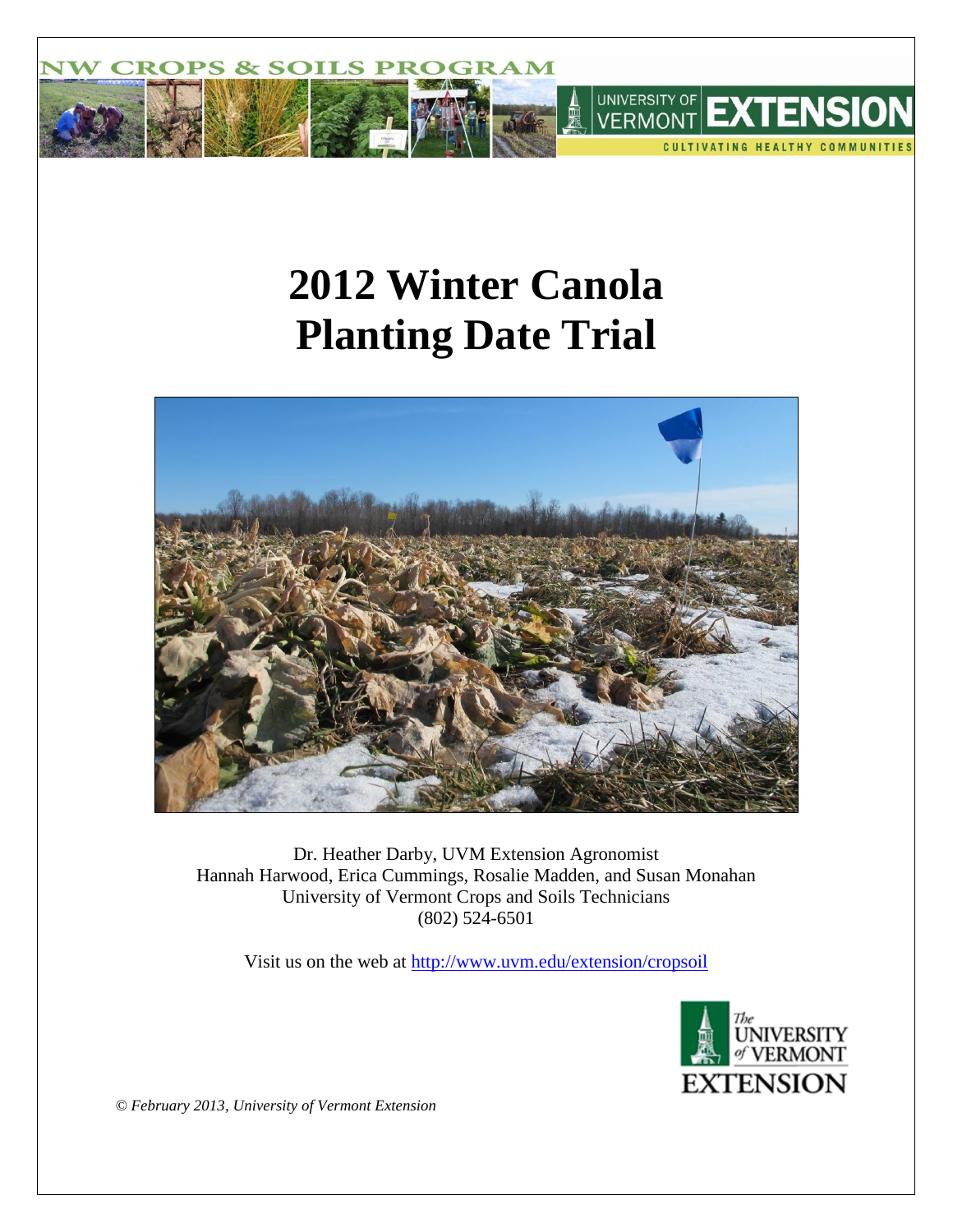## **2012 WINTER CANOLA PLANTING DATE TRIAL Heather Darby, University of Vermont Extension [heather.darby\[at\]uvm.edu](mailto:Heather.Darby@uvm.edu?subject=2012%20Winter%20Canola%20Planting%20Date%20Trial)**

Because winter canola is a relatively new crop for the Northeastern United States, optimal planting dates for winter canola have not yet been established for this region. Therefore, the goal of this project was to determine the impact of planting date and variety selection on winter canola plant characteristics, as well as seed and oil yields. Winter canola is planted in late summer/early fall and harvested the following summer. Getting canola planted as early as possible is often recommended for Midwest producers, but growers in the Northeast struggle with timing canola seeding after harvesting another crop, as well as wet fall conditions for planting. While the data presented are only representative of one year, this information can be combined with other research to aid in making planting date decisions for canola in the Northeast.

# **MATERIALS AND METHODS**

To evaluate the impact of planting date on winter canola yield and quality, a research trial was conducted at Borderview Research Farm in Alburgh, VT. Agronomic information for trial can be found in Table 1. The soil was a Benson rocky silt loam and plots were prepared with fall chisel plow and disk, and finished with a spike-toothed harrow. The experimental design was a randomized complete block with split plots replicated four times. The plot size was  $6'x20$ , and plots were seeded with a Kincaid cone seeder at a rate of 8 lbs viable seed per acre. The main plots were four planting dates (24-Aug, 1-Sep, 9- Sep, and 19-Sep 2011). The subplots were three varieties: Baldur, Riley, and Wichita, all treated with Syngenta Helix® XTra insecticide and fungicide, which is a mix of thiamethoxam, difenoconazole, metalaxyl-M and S-isomer, and fludioxonil. The fertilizer ProGro from North Country Organics (with an analysis of 5-3-1) was applied at a rate of 2000 lbs per acre just prior to planting on 23-Aug 2011. Additional fertilizer was added to the trial on 10-Apr 2012 with a total rate of 50 lbs per acre of N and 40 lbs per acre of both P and K.

| Location                                | Borderview Research Farm - Alburgh, VT                                                 |
|-----------------------------------------|----------------------------------------------------------------------------------------|
| Soil type                               | Benson rocky silt loam                                                                 |
| <b>Previous crop</b>                    | Spring canola                                                                          |
| <b>Tillage operations</b>               | Fall chisel plow, disk and spring-toothed harrow                                       |
| Seeding rate (lbs $ac^{-1}$ )           | 8                                                                                      |
| <b>Planting equipment</b>               | Kincaid cone seeder                                                                    |
| Row width (in.)                         | 6                                                                                      |
| Plot size (ft)                          | 6 x 20                                                                                 |
| <b>Planting dates</b>                   | 24-Aug, 1-Sep, 9-Sep, and 19-Sep 2011                                                  |
| <b>Varieties</b>                        | Baldur, Riley, and Wichita                                                             |
| <b>Seed treatment</b>                   | Helix <sup>®</sup> XTra                                                                |
| <b>Starter fertilizer (at planting)</b> | 2000 lbs $ac^{-1}$ , ProGro (5-3-1) on 23-Aug 2011                                     |
| <b>Additional fertilizer</b>            | 50 lbs N $ac^{-1}$ , 40 lbs P $ac^{-1}$ , 40 lbs K $ac^{-1}$ , mix of ammonium sulfate |
|                                         | $(21-0-0)$ and starter fertilizer $(10-20-20)$ on 10-Apr 2012                          |
| <b>Harvest dates</b>                    | 6-Jul and 13-Jul 2012                                                                  |

**Table 1. Agronomic practices for the 2012 winter canola planting date trial at Borderview Research Farm.**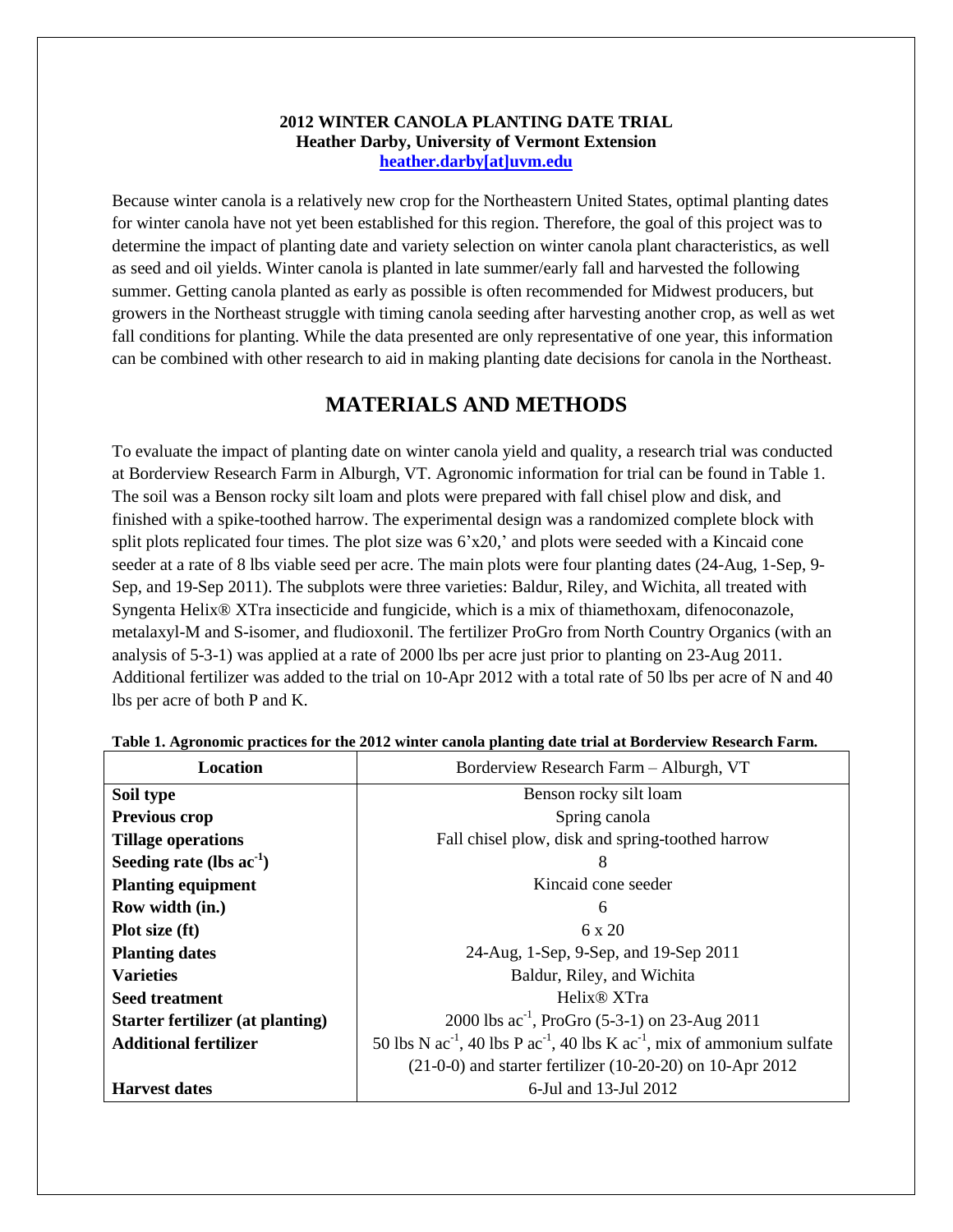On 24-Oct 2011, plots were assessed for fall vigor (on a scale of 0 to 10, where 0 is equal to no stand and 10 represents an extremely vigorous stand) and plant population. In the spring of 2012, the stands were evaluated for winter survival, equal to the difference in estimated vigor since late fall. When at least 75% of each plot was in bloom, the date was noted; this occurred between 10-May and 21-May 2012. In early June, a noise-emitting "squawk box" was installed in the trial to deter bird activity, and on 14-Jun the entire trial was covered with bird netting (Figure 1). With this method, bird damage was kept to a minimum. Prior to harvest, the number of pods per plant was recorded.



**Figure 1. Netting was laid out and staked down over the trial to minimize bird damage.**

Plots were harvested on 6-Jul and 13-Jul, according to physiological maturity, with an Almaco SPC50 plot combine. Following harvest, test weight was measured with a Berckes Test Weight Scale and a Dickey-John M20P moisture meter was used to measure harvest moisture levels. Yields were calculated at an adjusted level of 8% moisture. Harvested seeds were then cleaned with a Clipper fanning mill. A seed counter and scale were used to determine the average weight of 100 seeds from a subsample of each plot. Prior to oil extraction, seed samples were dried and moisture levels quantified. Oil was extruded from a subsample of each harvested plot using a Kern Kraft Oil Press KK40. After pressing, oil content and yields were determined. Oil yields were calculated and reported at an adjusted level of 7.5% moisture.

All data was analyzed using a mixed model analysis where replicates were considered random effects. The LSD procedure was used to separate means when the F-test was significant ( $P < 0.10$ ).

Variations in yield and quality can occur because of variations in genetics, soil, weather, and other growing conditions. Statistical analysis makes it possible to determine whether a difference among treatments is real or whether it might have occurred due to other variations in the field. All data was analyzed using a mixed model analysis where replicates were considered random effects. At the bottom of each table a Least Significant Difference (LSD) value is presented for each variable (e.g. yield). LSDs at the 10% level (0.10) of probability are shown. Where the difference between two treatments within a column is equal to or greater than the LSD value at the bottom of the column, you can be sure in 9 out of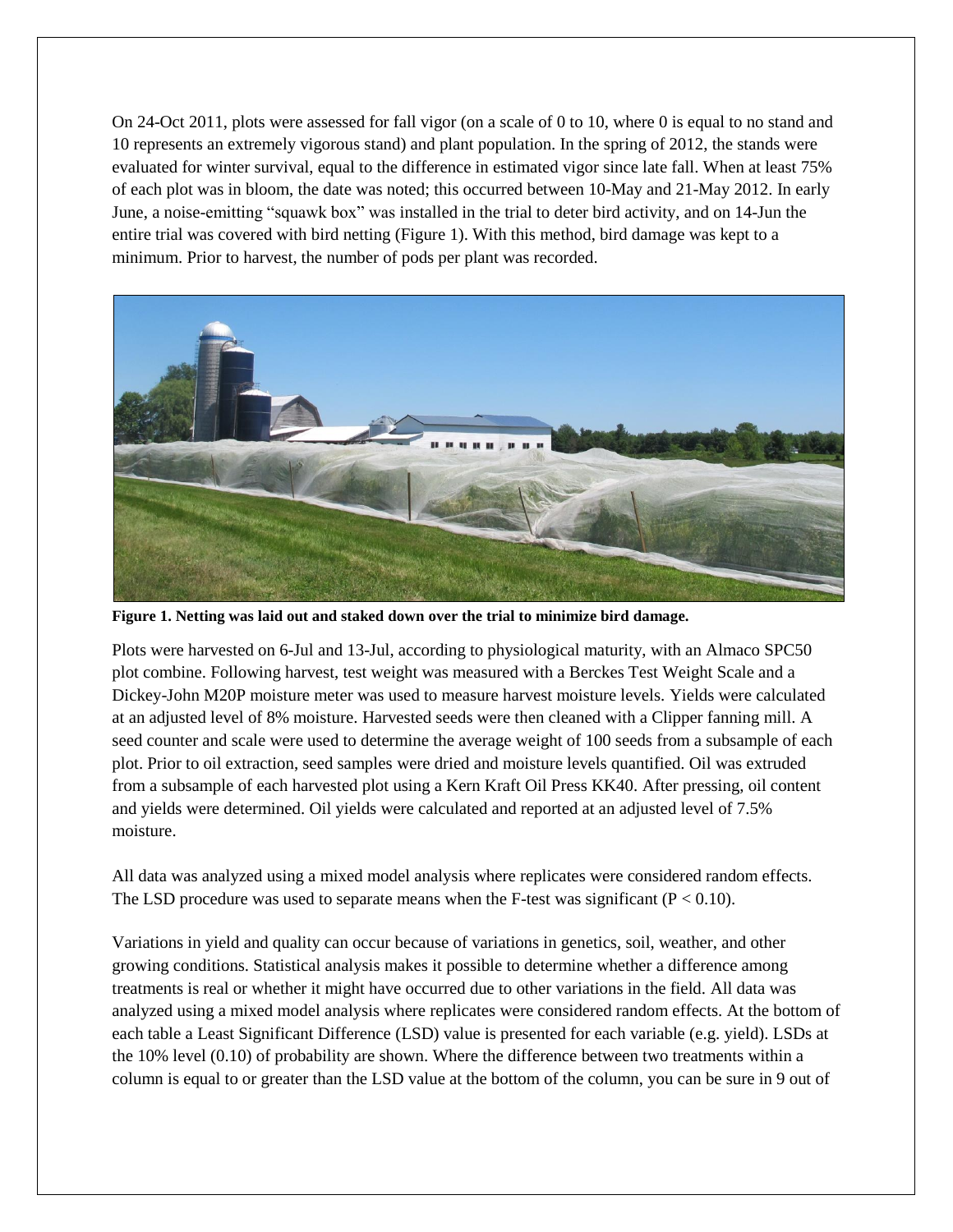10 chances that there is a real difference between the two values. Treatments that were not significantly lower in performance than the highest value in a particular column are indicated with an asterisk.

In the example at right, treatment A is significantly different from treatment C but not from treatment B. The difference between A and B is equal to 200, which is less than the LSD value of 300. This means that these treatments did not differ in yield. The difference between A and C is equal to 400, which is greater than the LSD value of 300. This means that the yields of these two treatments were significantly different from one

| <b>Planting date</b> | Yield |
|----------------------|-------|
| A                    | 2100* |
| B                    | 1900* |
| C                    | 1700  |
| LSD(0.10)            | 300   |

another. The treatment in bold had the top observed performance, while treatments with an asterisk did not differ significantly from the top performer.

# **RESULTS**

Using data from an on-site Davis Instruments Vantage Pro2 Weather Station at Borderview Research Farm in Alburgh, VT, weather data are summarized for the 2011-2012 winter canola growing season (Table 2). In general, this growing season was warmer and drier than average. Monthly temperatures averaged above normal for every month with the exception of Aug 2011. In addition, precipitation was below average with the exception of Aug and Sep 2011. Tropical Storm Irene swept through Vermont in late Aug 2011, contributing to the notable 10.2 inches of monthly precipitation. For this trial, Growing Degree Days (GGDs) are calculated with a base temperature of 32°F and a maximum temperature of 90°F. There were 7075 accumulated GDDs for the 2011-2012 growing season, 877 more than the 30-year average.

|                                     | 2011   |      |        | 2012   |        |        |        |        |        |      |        |        |
|-------------------------------------|--------|------|--------|--------|--------|--------|--------|--------|--------|------|--------|--------|
| Alburgh, VT                         | Aug    | Sep  | Oct    | Nov    | Dec    | Jan    | Feb    | Mar    | Apr    | May  | Jun    | Jul    |
| Average temperature $({}^{\circ}F)$ | 67.7   | 62.8 | 50.1   | 43.4   | 29.5   | 22.2   | 26.0   | 39.7   | 44.9   | 60.5 | 67.0   | 71.4   |
| Departure from normal               | $-1.1$ | 2.2  | 1.9    | 5.2    | 3.6    | 3.4    | 4.5    | 8.6    | 0.1    | 4.1  | 1.2    | 0.8    |
|                                     |        |      |        |        |        |        |        |        |        |      |        |        |
| Precipitation <sup>*</sup> (inches) | 10.2   | 5.6  | 3.5    | 1.4    | 2.2    | 1.5    | 0.7    | 1.5    | 2.6    | 3.9  | 3.2    | 3.8    |
| Departure from normal               | 6.3    | 1.9  | $-0.1$ | $-1.7$ | $-0.1$ | $-0.6$ | $-1.1$ | $-0.8$ | $-0.2$ | 0.5  | $-0.5$ | $-0.4$ |
|                                     |        |      |        |        |        |        |        |        |        |      |        |        |
| Growing Degree Days                 | 1119   | 932  | 578    | 344    | 110    | 55     | 59     | 331    | 396    | 884  | 1046   | 1221   |
| Departure from normal               | $-20$  | 74   | 76     | 142    | 91     | 55     | 59     | 205    | 12     | 128  | 32     | 23     |

#### **Table 2. Summarized weather data for 2011–2012, Alburgh, VT.**

Based on weather data from a Davis Instruments Vantage Pro2 with WeatherLink data logger. Historical averages are for 30 years of NOAA data (1981-2010). \* Precipitation data from Jun-Sep 2012 are based on Northeast Regional Climate Center data from an observation station in Burlington, VT.

#### *Planting Date by Variety Interactions*

With the exception of the level of moisture at harvest, there were no significant interactions between winter canola planting date and variety. This suggests that the varieties performed similarly across planting dates. There was an interaction between planting date and variety for harvest moisture (Figure 2). The variety 'Baldur' was much higher in moisture than 'Riley' and 'Wichita' at the first and last planting dates, but drier than or comparable to other varieties in the second and third planting dates. Baldur plots planted on 1-Sep (the second planting date) were harvested one week later than the other varieties because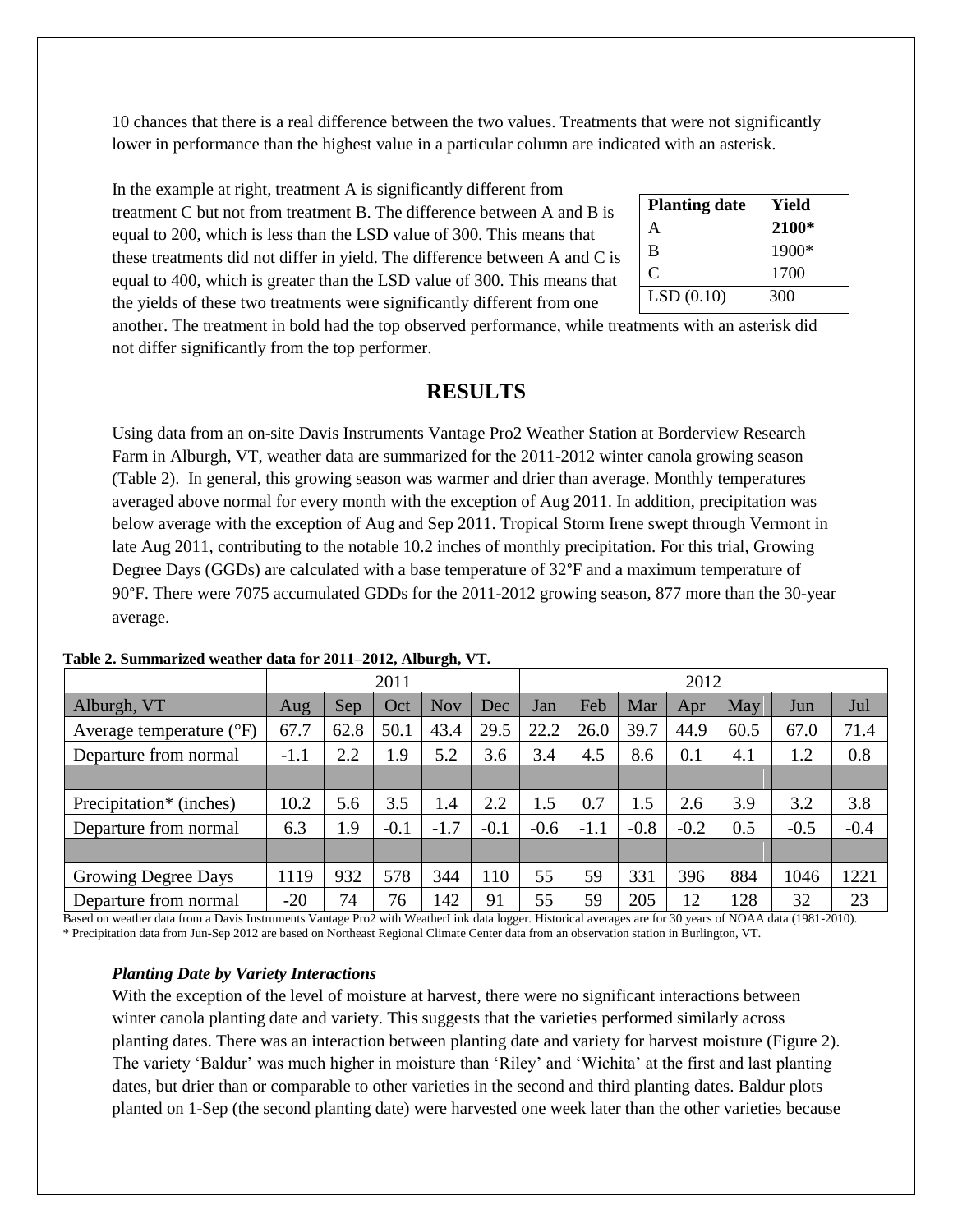they were judged to be still green and not ready to harvest. Because canola is harvested when it is between 8 and 10% moisture, this data suggests that Baldur needs more time than Riley and Wichita to reach harvest readiness.



**Figure 2. Effect of planting date and variety on harvest moisture.** *Vertical bars represent +/- one standard deviation.*

## *Impact of Planting Date*

There was no statistical difference in the visual estimation of fall vigor (Table 3). However, fall populations were greatest in the third planting date (175 plants per square meter). This was statistically greater than the populations among canola plots planted at all other planting dates (Figure 3). This may indicate better weather and soil conditions at this specific date. The trial average survival rate through the winter was 66.9%. However, the canola planted latest (19-Sep) survived at a significantly lower rate than other planting dates (44.4%).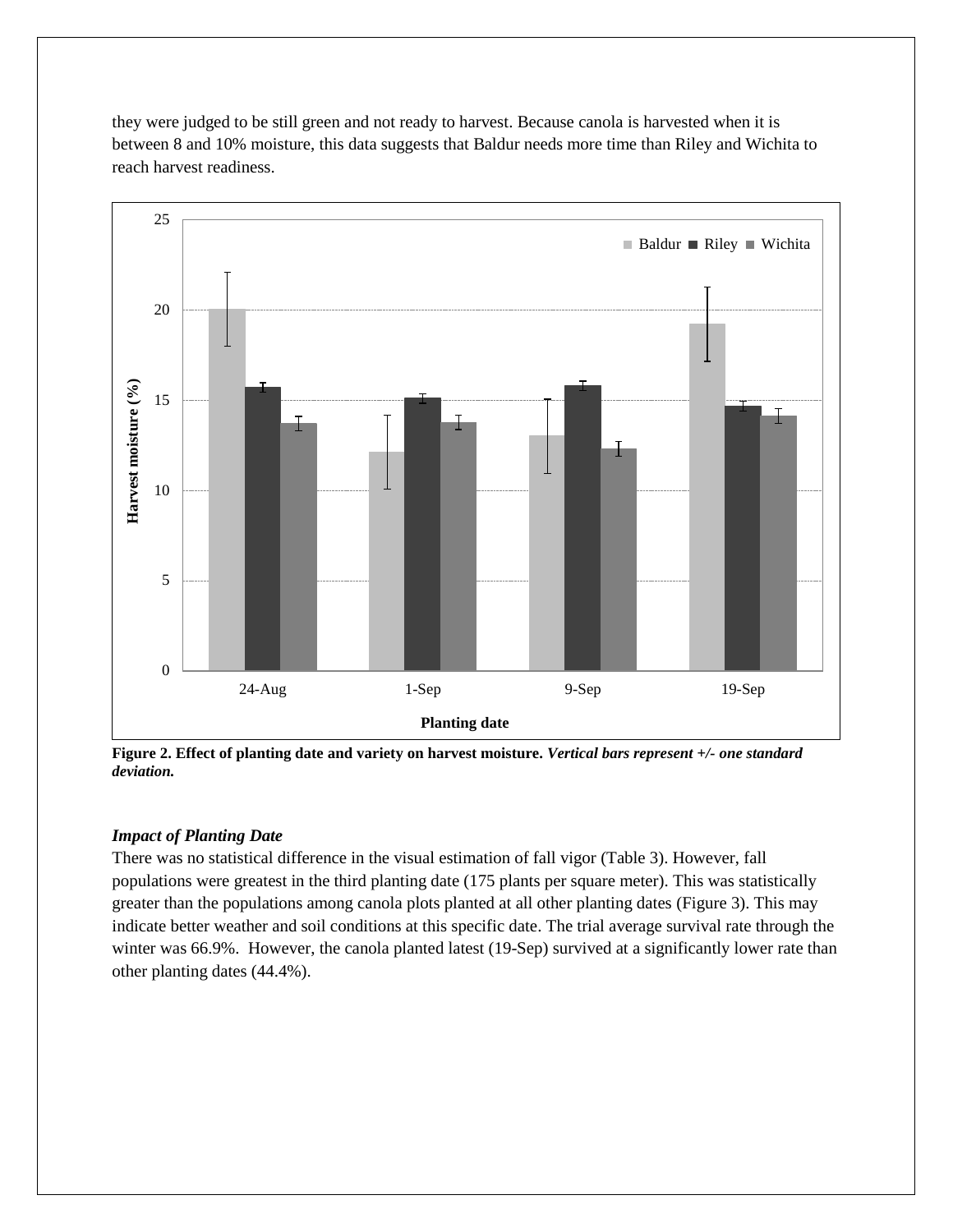| Planting date | Fall vigor             | Fall population | Winter<br>survival | Average<br>pods          | Seed yield                    | <b>Harvest</b><br>moisture |
|---------------|------------------------|-----------------|--------------------|--------------------------|-------------------------------|----------------------------|
|               | $(0-10 \text{ scale})$ | plants $m-2$    | $\%$               | pods plant <sup>-1</sup> | $\text{lbs}$ ac <sup>-1</sup> | $\%$                       |
| $1 - 24$ -Aug | 4.44                   | 113             | $73.9*$            | $174*$                   | 1338*                         | $16.5*$                    |
| $2 - 1$ -Sep  | 4.00                   | 135             | $72.8*$            | 114                      | 883                           | 13.7                       |
| $3 - 9$ -Sep  | 4.33                   | $175*$          | $76.7*$            | 101                      | 1202*                         | 13.7                       |
| $4 - 19$ -Sep | 3.56                   | 141             | 44.4               | 180*                     | 776                           | $16.0*$                    |
| LSD(0.10)     | <b>NS</b>              | 29              | 6.9                | 40                       | 215                           | 1.8                        |
| Trial mean    | 4.08                   | 141             | 66.9               | 142                      | 1050                          | 15.0                       |

**Table 3. Effect of planting date on winter canola fall stand, winter survival, pods per plant, and seed yield.**

Treatments indicated in bold had the top observed performance.

\* Treatments indicated with an asterisk did not perform significantly lower than the top-performing treatment in a particular column.

NS – No significant difference was determined between treatments.



**Figure 3. Effect of planting date on fall population (24-Oct) and winter survival (10-Apr). Treatments with the same letter did not differ statistically (p=0.10; compare capital letters for fall population and lower-case letters for winter survival).**

The number of pods per plant was significantly highest in the fourth planting date (180 pods per plant). The first planting date did not differ statistically from the top performance (Table 4). Average harvest moisture for this trial was 15.0%, higher than recommended. The first and last planting dates were wettest at the time of harvest in early to mid-July.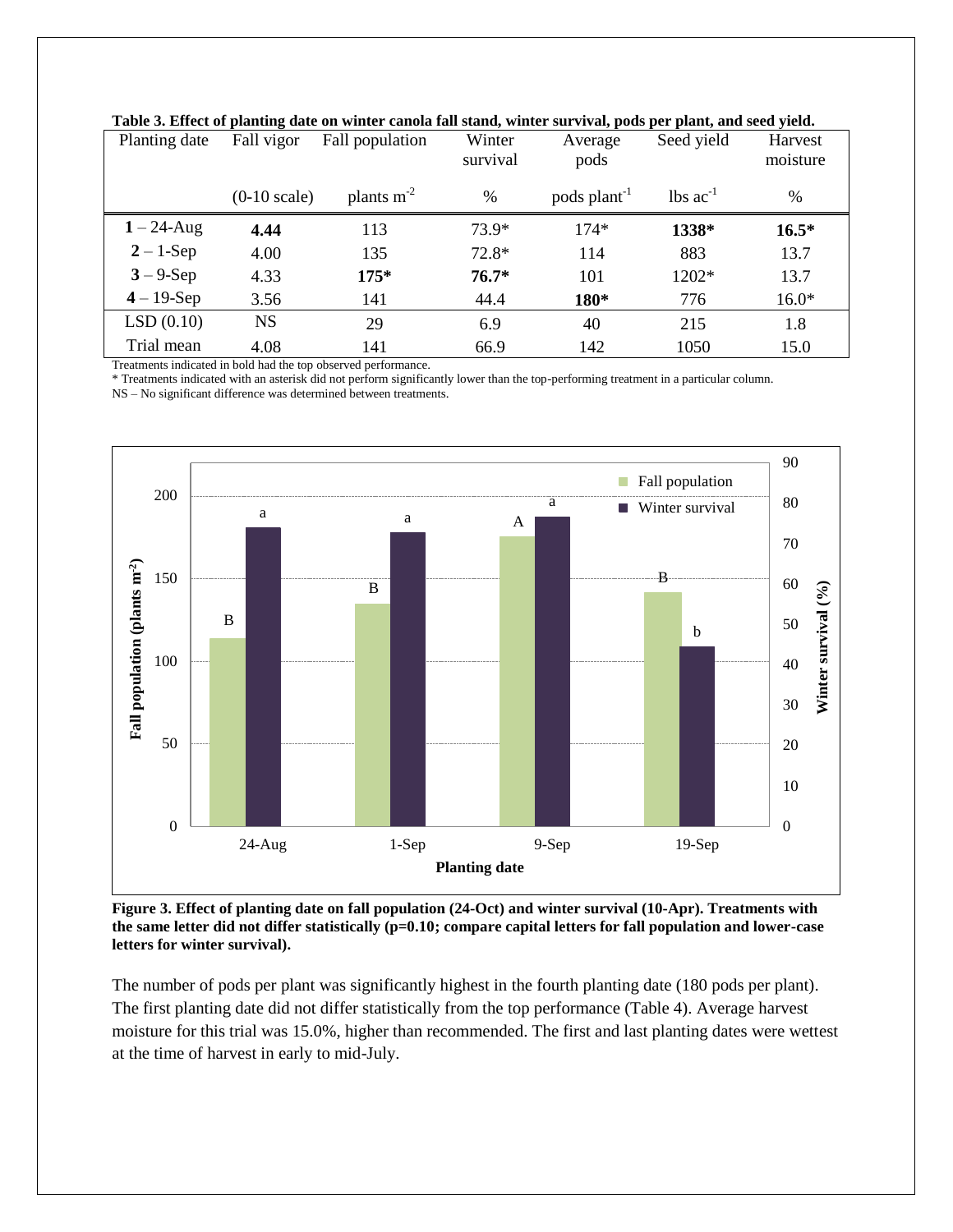Seed yield was highest in the earliest planting date (24-Aug), 1338 lbs per acre. Seed yields are adjusted to a standard moisture level (8.0%) before reporting.

Average seed weights were impacted by planting date, but the only significant outlier in 100-seed weight was the last planting date, 19-Sep (0.31 g). Pressing moisture varied slightly by planting date. Oil content did not vary significantly by planting date. Oil yields, directly related to seed yields, were significantly greatest in the earliest planting date (24-Aug). Trial averages were 332 lbs or 42.1 gallons per acre (Figure 4).

| Planting date | 100-seed weight | Pressing<br>moisture | O <sub>il</sub><br>content |                               | Oil yield            |
|---------------|-----------------|----------------------|----------------------------|-------------------------------|----------------------|
|               | G               | $\%$                 | $\%$                       | $\text{lbs}$ ac <sup>-1</sup> | $\text{gal ac}^{-1}$ |
| $1 - 24$ -Aug | $0.33*$         | $7.40*$              | 31.6                       | $422*$                        | 55.3*                |
| $2 - 1$ -Sep  | $0.33*$         | 6.69                 | 30.4                       | 272                           | 35.6                 |
| $3 - 9 - Sep$ | $0.33*$         | 6.94                 | 28.9                       | 348                           | 45.6                 |
| $4 - 19$ -Sep | 0.31            | $7.74*$              | 30.7                       | 244                           | 32.0                 |
| LSD(0.10)     | 0.02            | 0.41                 | <b>NS</b>                  | 62                            | 8.1                  |
| Trial mean    | 0.32            | 7.19                 | 30.4                       | 322                           | 42.1                 |

**Table 4. Effect of planting date on winter canola seed weights and oil yield.**

Treatments indicated in bold had the top observed performance.

\* Treatments indicated with an asterisk did not perform significantly lower than the top-performing treatment in a particular column. NS – No significant difference was determined between treatments.



**Figure 4. Effect of planting date on seed and oil yields. Treatments with the same letter did not differ statistically (p=0.10; compare capital letters for seed yield and lower-case letters for oil yield).**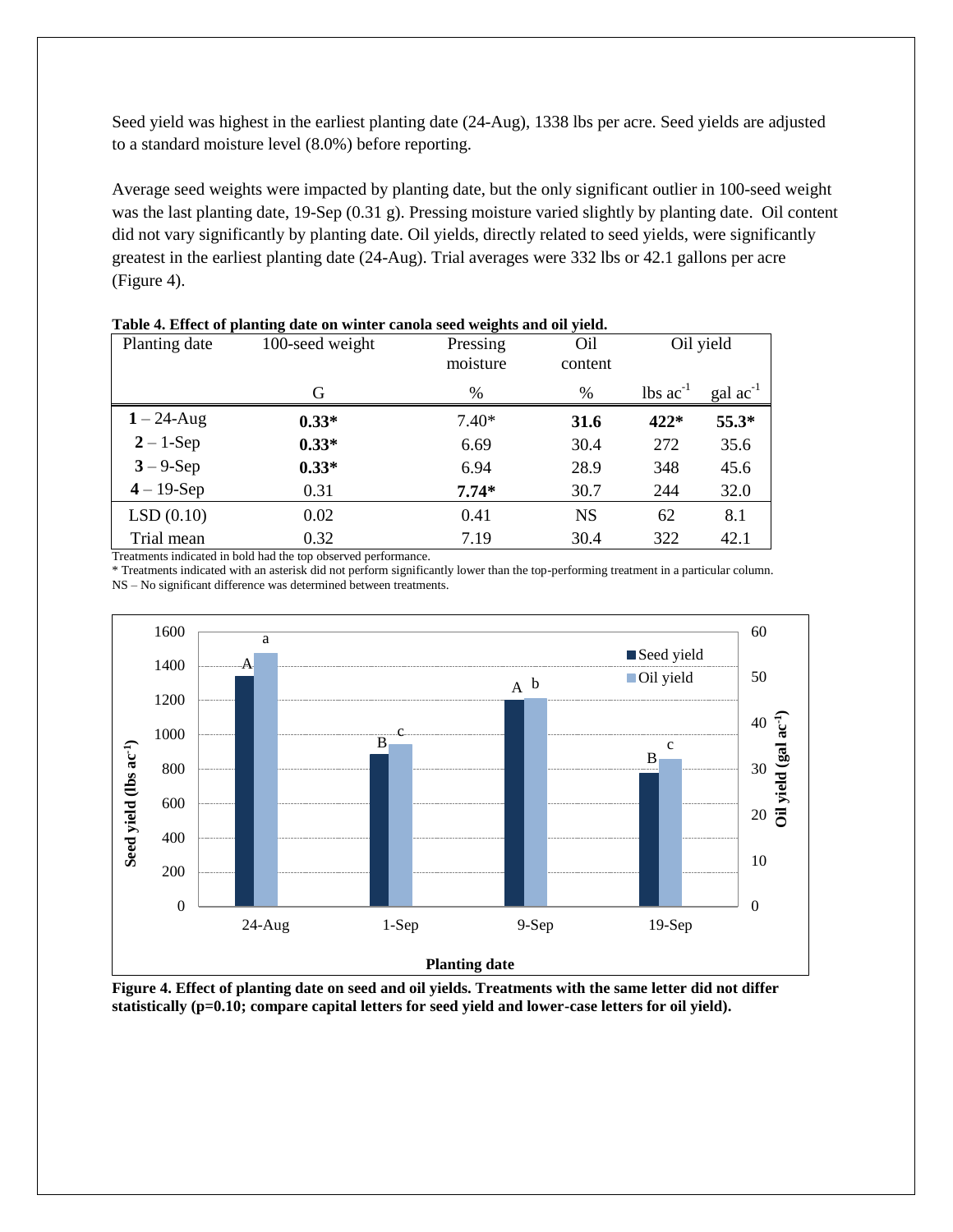## *Impact of Variety*

In this trial, there was no significant impact of variety on fall vigor or population, though Baldur was slightly more robust in late Oct 2011 when assessments were made. Winter survival was not impacted significantly by variety, with an average rate of 66.9% survival. Immediately prior to harvest, the number of pods per plant was estimated, and there was no significant difference according to variety. Seed yield was highest in the variety Riley, though this was not statistically higher than other varieties. At the time of harvest, moisture varied significantly by variety. The highest harvest moisture was in Baldur (16.1%), though this was not significantly higher than Riley (Table 5).

| Variety    | Fall vigor             | Fall            | Winter    | Average                  | Seed                          | Harvest  |
|------------|------------------------|-----------------|-----------|--------------------------|-------------------------------|----------|
|            |                        | population      | survival  | pods                     | yield                         | moisture |
|            | $(0-10 \text{ scale})$ | plants $m^{-2}$ | $\%$      | pods plant <sup>-1</sup> | $\text{lbs}$ ac <sup>-1</sup> | $\%$     |
| Baldur     | 4.42                   | 149             | 67.5      | 143                      | 937                           | $16.1*$  |
| Riley      | 3.92                   | 128             | 65.0      | 161                      | 1160                          | $15.3*$  |
| Wichita    | 3.92                   | 146             | 68.3      | 123                      | 1052                          | 13.5     |
| LSD(0.10)  | NS                     | <b>NS</b>       | <b>NS</b> | <b>NS</b>                | <b>NS</b>                     | 1.5      |
| Trial mean | 4.08                   | 141             | 66.9      | 142                      | 1050                          | 15.0     |

#### **Table 5. Effect of variety on winter canola plant stand characteristics and seed yield.**

Treatments indicated in bold had the top observed performance.

\* Treatments indicated with an asterisk did not perform significantly lower than the top-performing treatment in a particular column.

NS – No significant difference was determined between treatments.

Across all planting dates, there was a significant varietal difference in the average weight of 100 seeds. The greatest 100-seed weight was in Riley (0.33 g), though this was not significantly greater than the average 100-seed weight of Baldur (Table 6). Moisture at the time of pressing varied significantly by variety, with the greatest moisture level in Baldur (7.42%).

| Variety    | 100-seed weight | Pressing moisture | Oil content   | Oil yield                     |                      |
|------------|-----------------|-------------------|---------------|-------------------------------|----------------------|
|            | G               | $\frac{0}{0}$     | $\frac{0}{0}$ | $\text{lbs}$ ac <sup>-1</sup> | $\text{gal ac}^{-1}$ |
| Baldur     | $0.32*$         | $7.42*$           | 28.7          | 273                           | 35.8                 |
| Riley      | $0.33*$         | 6.92              | $32.3*$       | $374*$                        | 48.9*                |
| Wichita    | 0.31            | $7.25*$           | 30.3          | 319*                          | $41.7*$              |
| LSD(0.10)  | 0.02            | 0.36              | 1.9           | 71                            | 9.3                  |
| Trial mean | 0.32            | 7.19              | 30.4          | 322                           | 42.1                 |

#### **Table 6. Effect of variety on winter canola seed weight and oil yield.**

Treatments indicated in bold had the top observed performance.

\* Treatments indicated with an asterisk did not perform significantly lower than the top-performing treatment in a particular column.

Oil content was greatest in the variety Riley (32.3%), and the trial average was 30.4% oil. Oil yields ranged from 273 lbs (35.8 gallons) to 374 lbs (48.9 gallons) per acre. Though seed yields were not statistically different by variety, the greatest oil yields came from the variety Riley (Figure 5).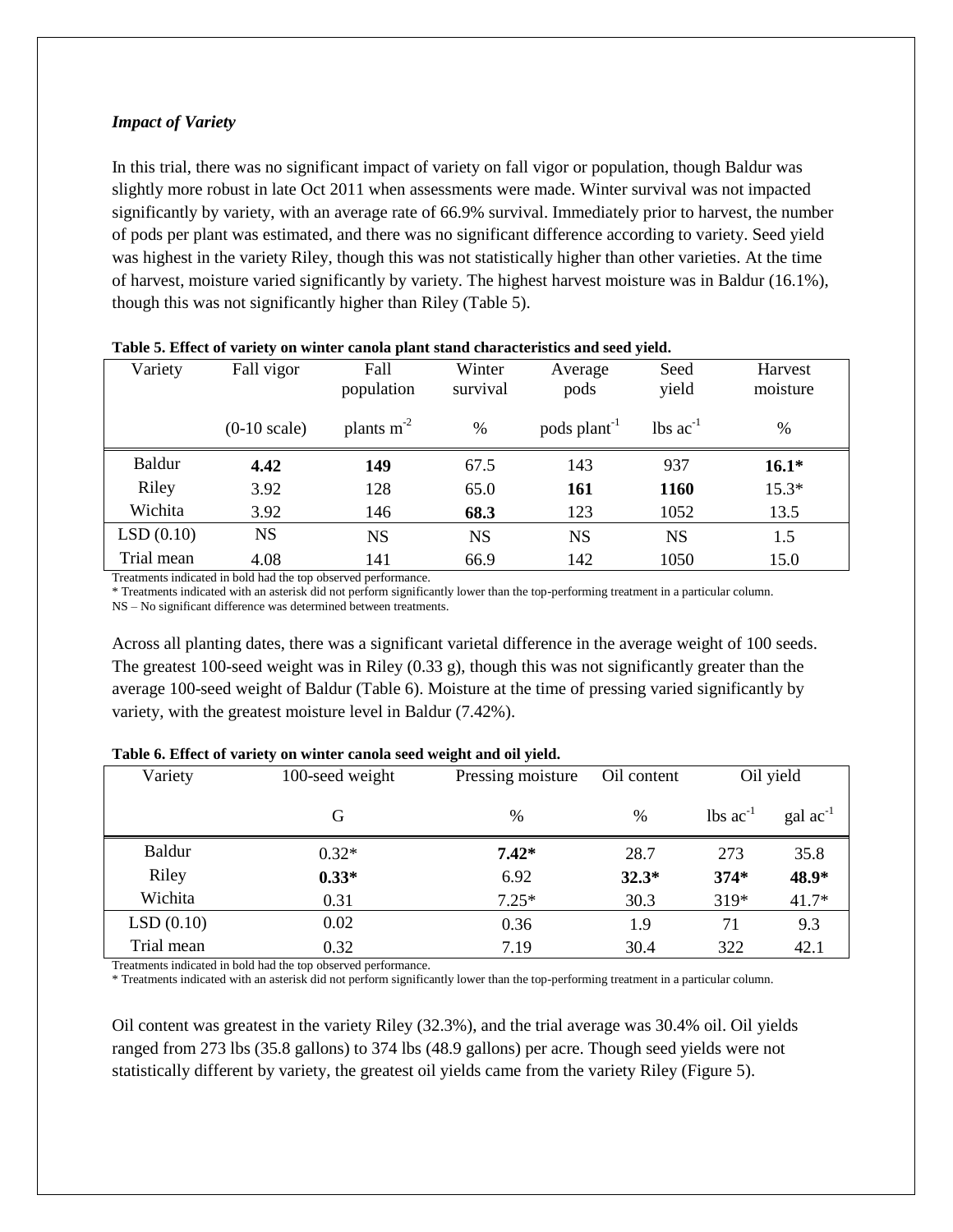

**Figure 5. Effect of variety on seed and oil yields. Varieties with the same letter did not differ statistically in oil yield (p=0.10). There was no significant difference in seed yield by variety.**

## **DISCUSSION**

This winter canola trial was harvested at a moisture level higher than typical recommendations (8-10%); the trial average was 15.0% moisture. Harvest moisture was highest in the first planting date (24-Aug), but not significantly higher than the moisture of the last planting date (19-Sept). This is not surprising, since the majority of the first planting date was harvested one week earlier than the rest, and the fourth planting date may not have been quite ready when it was harvested, as the canola had less time to reach maturity than other planting dates. Interestingly, the number of pods per plant was also greatest in the first and last planting dates, indicating that plants with more pods may take longer to dry down. The average number of pods per plant was highest in the last planting date (19-Sep), which was also the planting date with the lowest estimated fall vigor. Because the number of pods per plant can increase when plants are spaced further apart, it may be that with decreased plant cover and vigor, individual plants in the latest planting date compensated by putting on more pods per plant. Overall, winter canola seed and oil yields were relatively low, likely due to low fertility and wet soils that contributed to unfavorable early fall establishment. Oil content averaged 30.4%, slightly lower than winter canola trials in the same location in years past.

Canola planted on the fourth planting date (19-Sept) had the lowest seed weight (0.31 g). Average seed weight is sometimes used as an indicator of seed fill or overall quality in winter canola. Oil content, though not statistically different by planting date, was greatest in the earliest-planted canola. Oil yields were significantly greatest in the first planting date (24-Aug).

In general, earlier winter canola planting dates allow for better fall establishment and vigor and increase the winter survivability of the crop. Canola planted in August had significantly higher seed yield, high seed quality, oil content, and overall oil yield. The latest planting date (19-Sep) performed among the worst in seed yield, oil content, and oil yield. Based on this initial trial we would recommend planting